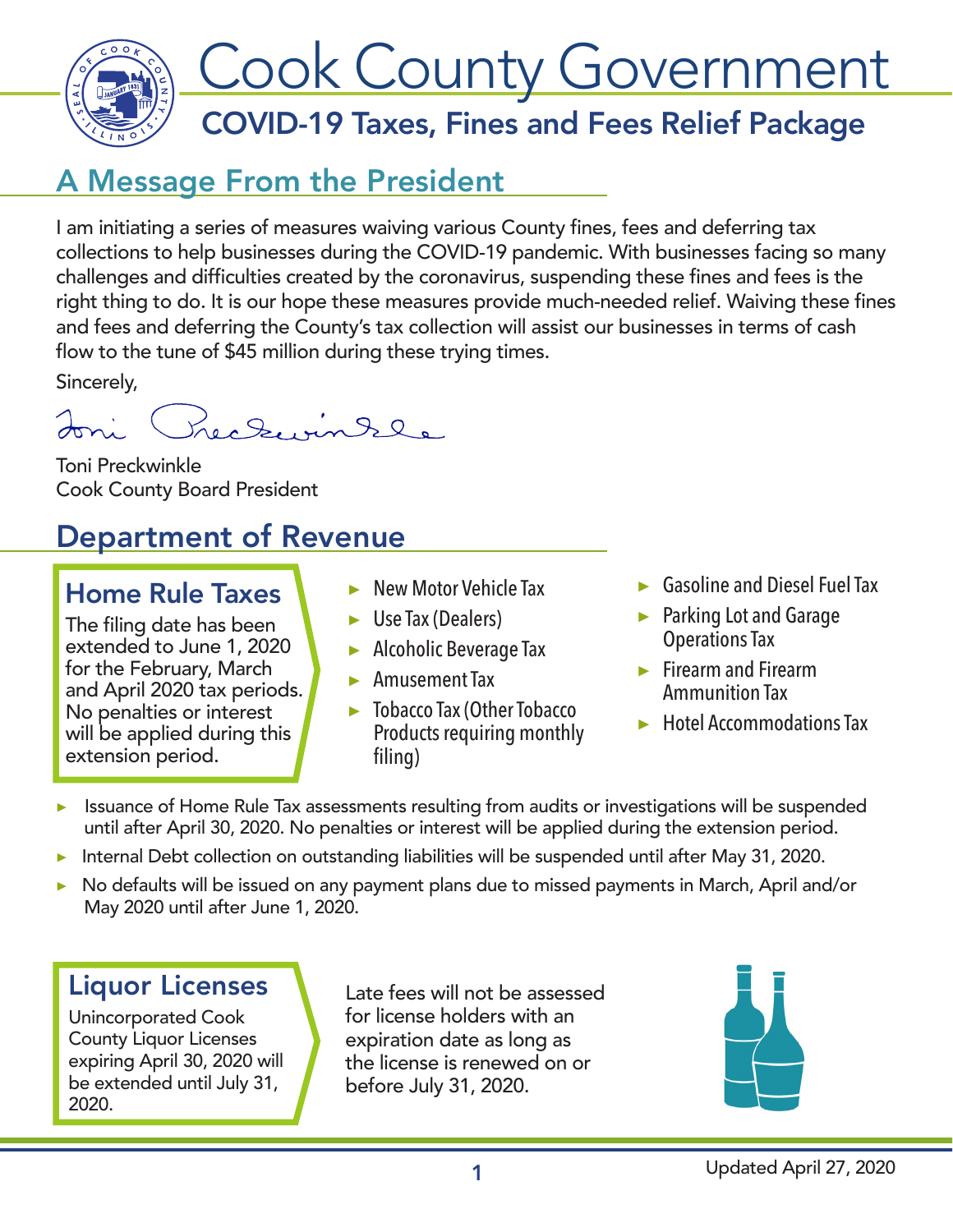

## Environment and Sustainability

Fees Waived Through May 31

- ▶ Equipment Registration Fee.
- ▶ Revision fees related to asbestos and demolition.

Due **Dates** 

#### Extended

- ▶ MSW Transfer Station fee from April 30 to July 30, 2020.
- ▶ Recycling Facility permit fee from April 15 to July 15, 2020.
- CCDD permit fee from May 15 to August 15, 2020.
- ▶ Liquid Hazardous Waste fee from April 1 to July 1, 2020.
- ▶ Municipal and non-municipal hauler quarterly report from April 30 to July 30, 2020.
- ▶ Mailing of bills for annual Certificate of Operation will be June 1 with due date 60 days later (July 31).

# Building and Zoning



- ▶ Mailing invoices for all annual inspections will be suspended.
- ▶ Mailing invoices for new violation notices, except for violations deemed dangerous and hazardous, will be suspended.
- Late fees on any invoices will not be imposed until after April 30, 2020.